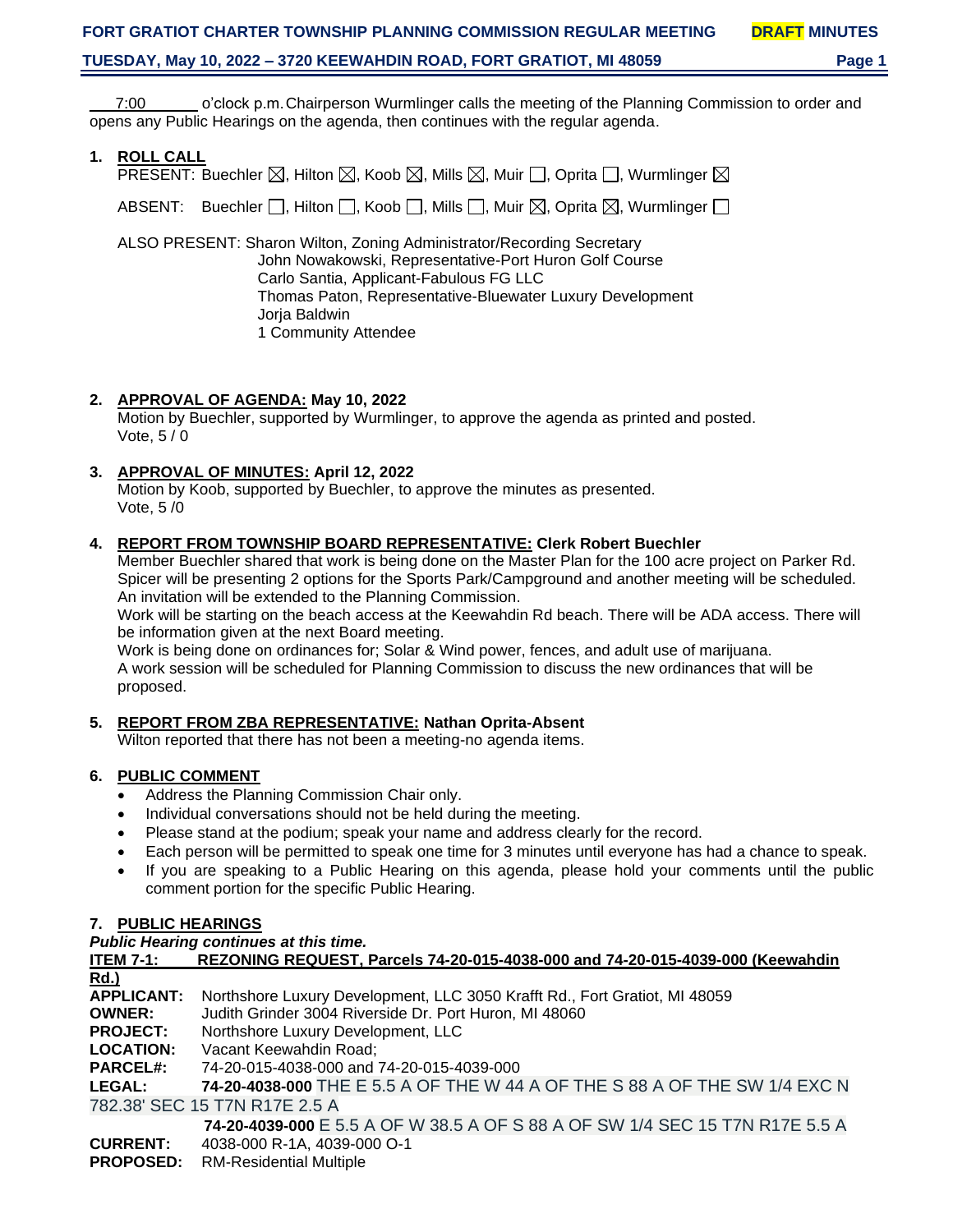**Applicant Presentation:** Thomas Paton, representing Shink Engineering gave a review of the project and the need for the re-zoning. The proposed structures would be for senior and/or assisted living. This is the same use as the neighboring parcel for Blue Water Lodge.

### **Public Comment:**

- Address the Planning Commission Chair only.
- Please stand at the podium; speak your name and address clearly for the record.
- Each person will be permitted to speak one time for 3 minutes until everyone has had a chance to speak.
- The minutes will be transcribed from the recording. Please be respectful of the person speaking. Comments made inaudible on the recording by background sounds such as whispering, clapping or interrupting cannot be made part of the official minutes.

Judy Smith-lives on Meadowlawn which abuts the parcels and asked if there would be a barrier to the parcels abutting the proposed dwelling units. Mrs. Smith does not like idea of people wandering in her yard.

Thomas Paton stated that yes, the developer would likely propose a berm or fence.

Mrs. Smith stated that she was glad about that as she was relieved to know the proposal is for senior living. Secretary Wilton stated that the barrier would be part of the Site Plan submittal and review.

Thomas Paton stated that the developer will follow the requirements necessary for the proposed development.

# **Public Hearing closed at 7:18PM**

Motion by Buechler, supported by Wurmlinger, to close the Public Hearing.

Vote, 5 / 0

Roll Call Vote: Buechler  $\boxtimes$ , Hilton  $\boxtimes$ , Koob  $\boxtimes$ , Mills  $\boxtimes$ , Muir  $\Box$ , Oprita  $\Box$ , Wurmlinger  $\boxtimes$ 

**COMMISSIONER DISCUSSION:** Planning Commission member discussion only.

Member Buechler stated that he does not have an issue with the re-zoning. He stated further that if the parcels remained the same the township would allow senior living with special use approval (R-1A). The structures would have to remain senior living, with rezoning these can be just apartments. This development is across from the mall and next to a senior living facility.

Chairperson Wurmlinger confirmed the zoning for both,4038 is R-1A and 4039 is O-1.

Secretary Wilton stated that Member Buechler brings up a great point regarding the use being restrictive if the current zoning remains.

Member Hilton confirms that the R-1A zoning would be locked into Senior Living and more restrictive.

Secretary Wilton stated yes, that the Special Use Approval would restrict the use to remain senior living.

Chairperson Wurmlinger stated that the restrictions would not be a benefit.

Member Hilton asked if the property would revert to the current use.

Secretary Wilton stated that if the rezoning does not get approved, the current zoning remains.

Chairperson Wurmlinger asked if there had been previous zoning changes.

Secretary Wilton stated that the 4039 parcel was previously rezoned from R-1A to O-1.

Member Hilton confirmed that the re-zoning occurred in 2016.

### **Motion to approve by: Buechler** Supported by Koob Vote 5/0

Roll Call Vote: Buechler  $\boxtimes$ , Hilton  $\boxtimes$ , Koob  $\boxtimes$ , Mills  $\boxtimes$ , Muir  $\Box$ , Oprita  $\Box$ , Wurmlinger

| <b>ITEM 7-2:</b>  | Fort Gratiot Place Apartments-Requesting a change to buffering material                              |
|-------------------|------------------------------------------------------------------------------------------------------|
| <b>APPLICANT:</b> | Fort Gratiot Place Apartments, 2300 Krafft Rd., Fort Gratiot MI 48059                                |
| <b>OWNER:</b>     | Fort Gratiot Place Apartments-Rutger Breakey, 321 Woodland Pass, Suite 100, East Lansing MI<br>48823 |
| <b>PROJECT:</b>   | Fort Gratiot Place Apartments-change in border materials.                                            |
| <b>LOCATION:</b>  | 2300 Krafft Rd., Fort Gratiot, MI 48059                                                              |
| <b>PARCEL#:</b>   | 74-20-022-4022-001                                                                                   |
| <b>LEGAL:</b>     | BEG S 86D 25M 01S W 528' FROM S 1/4 COR, TH S 86D 25M 01S W 374.70', TH N                            |
|                   | 03D 53M 50S W 433', TH S 86D 25M 01S W 200', TH N 03D 53M 50S W 17', TH S 86D 25M 01S W              |
|                   | 110', TH N 03D 54M 49S W 873.77', TH N 86D 26M 23S E 555.97', TH S 03D 45M 59S E 1118.53', TH        |
|                   | N 86D 25M 01S E 132', TH S 03D 45M 59S E 205' TO BEG SECTION 22 T7N R17E 14.34A                      |

**PROPOSED:** Install a 6' black vinyl coated chainlink fence vs. a 6' masonry wall.

**Applicant Presentation:** John Nowakowski, Superintendent-Port Huron Golf Course, stated that the golf course approves the fence option to be added along the entire fence line vs the masonry wall. The golf course would maintain it as this will be on their property.

Member Hilton asked again of the golf course would maintain the fence since it's on the golf course property.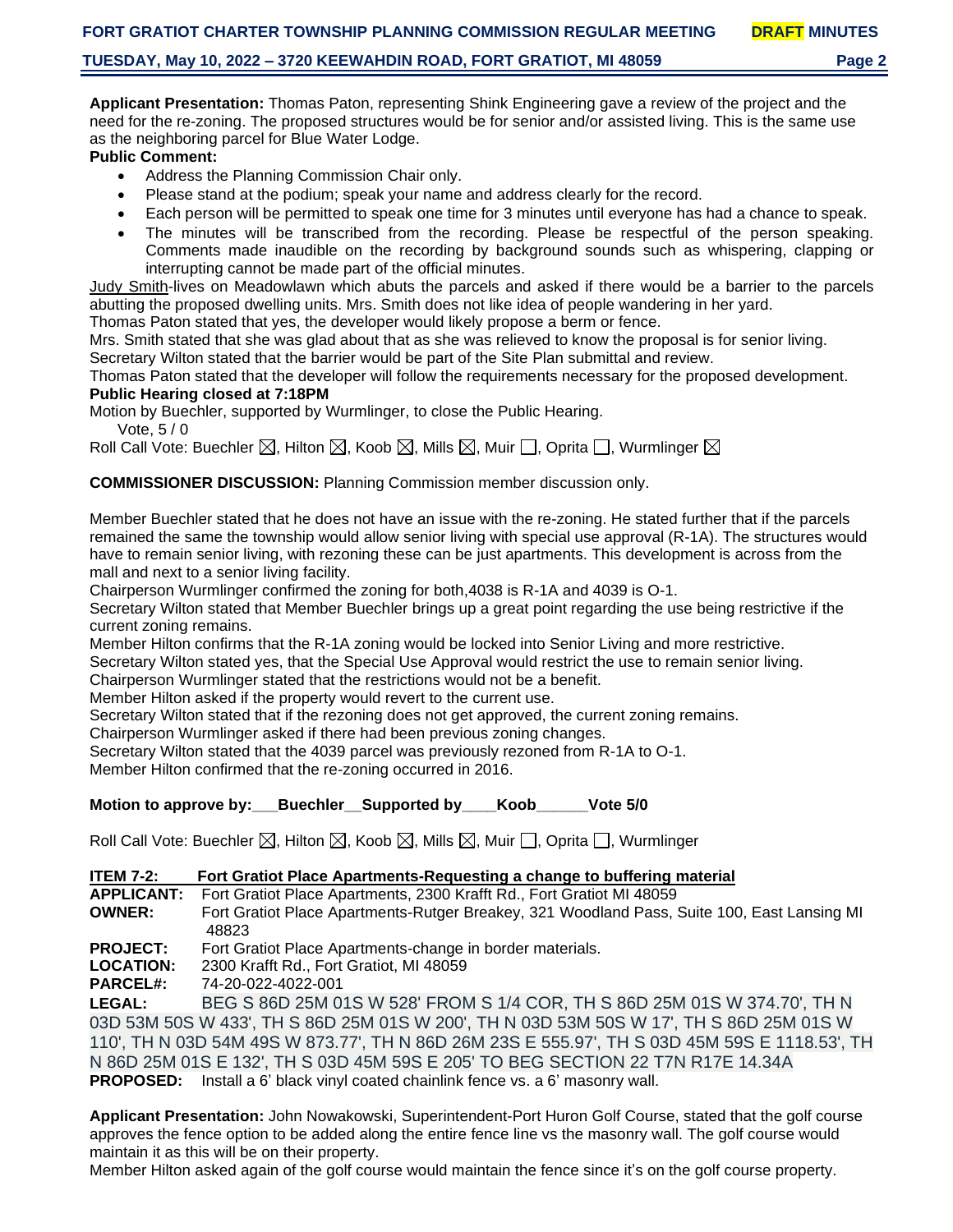#### **TUESDAY, May 10, 2022 – 3720 KEEWAHDIN ROAD, FORT GRATIOT, MI 48059 Page 3**

Secretary Wilton stated that the site plan is from Fort Gratiot Place Apartments and is on that property. Since it was a requirement for Site Plan approval, Fort Gratiot Place Apartments is responsible, and the golf course would maintain their side of the fence line.

Chairperson Wurmlinger asked if the change if for aesthetic purposes?

Mr. Nowakowski stated yes. Also the masonry wall is meant as a barrier to block car lights. This does not affect the golf course.

**COMMISSIONER DISCUSSION:** Planning Commission member discussion only.

Chairperson Wurmlinger asked if the planning commission approved the masonry wall during site plan review. Secretary Wilton stated yes and the east property line along the residential area on Velma Dr. would remain a masonry wall.

Chairperson Wurmlinger confirmed this request is for the north property line only.

Secretary Wilton confirmed the change is along the north property line.

Member Koob started a motion to approve with conditions of the 6' black coated vinyl chainlink fence with the topper and to come back to review in a period of 10 years.

Member Buechler stated that the ordinance allows for up to a 5 year time frame. We would come back and review if the chainlink fence could remain or the masonry wall need to be added.

Member Koob asked if the review should be 5 or 10 years?

Member Buechler stated that it should be 5 years and we would need to hold the amount for a masonry wall in escrow so that when the review is done in 5 years and we require the masonry wall at the time, the funds would be available.

Member Koob stated that the Planning Commission could require the masonry wall be added in the event of the change of ownership and/or use.

**Motion to approve by:** Koob, Supported by Buechler **business** Vote 5/0; with **conditions-developer may install the 6' black vinyl coated chainlink fence with a topper, on the north side of the parcel and remove the existing fence. This change is allowed for a period of 5 years and will be re-evaluated at this time.**

**Fort Gratiot Township will hold the proposed amount of funds to cover the change in the event there is a lack of funds to revert to the 6' masonry wall, if it is required at the time of review. This will be in the form of Escrow or a surety bond.**

**ITEM 7-3: Site Plan Approval for Fabulous FG-LLC/Retail Development APPLICANT:** Carlo Santia, 35890 Monterey, Clinton Township, MI 48035 **OWNER:** Fabulous FG LLC Ralph Kattula (managing member); 19700 Hall Rd., Clintion Township, MI 48038 **PROJECT:** Fabulous FG LLC Retail Development; 2 retail structures LOCATION: Vacant Parcels on 24<sup>th</sup> Ave. **PARCEL#:** 74-20-015-4043-000 and 74-20-015-4057-000 **LEGAL: 74-20-015-4043-000** BEG ON N LINE OF AVERY & REAM SUBD 60.12' E OF W SEC

LINE, TH N 0D 15M E 704.58' TO BEG OF DESC, TH N 0D 15M E 117.43', TH E 270', TH S 0D 15M W 117.43' TH W 270' TO BEG FRAC SEC 15 T7N R17E 0.73 A

**74-20-015-4057-000** BEG S 0D 15M W 500.37' FROM W 1/4 COR, TH E 329.90', TH S 0D 15M W 83.76', TH W 329.80', TH N 0D 15M E 83.76' TO BEG FRAC SECTION 15 T7N R17E 0.64 A

**PROPOSED:** 2 retail structures; 3,196sf and 5,838sf

**Applicant Presentation:** Carlo Santia representing Fabulous FG LLC gave a brief overview of the proposed project. This will be a retail development on 24<sup>th</sup> Ave., across from Meijer on the east side. It is a 2 acre parcel and 2 buildings will be built ; one at about 3,200 and will be occupied by AT&T Wireless. This

is the retail space currently in the mall (has been there since 2014). The second building will be about 5,800 square feet and will have 3 units available for rental.

Member Hilton asked if the site would be a drive directly across from Meijer.

Applicant Santia stated that yes they would be using the existing traffic light and then would be a 4-way intersection. The developer will pay for the cost of the changes.

Member Hilton asked if the properties were connected.And will they be combined?

Applicant Santia confirmed that the parcels are connected and will be combined.

Member Koob asked about the Carrigan Branch 2 drain? It is not labeled on the survey?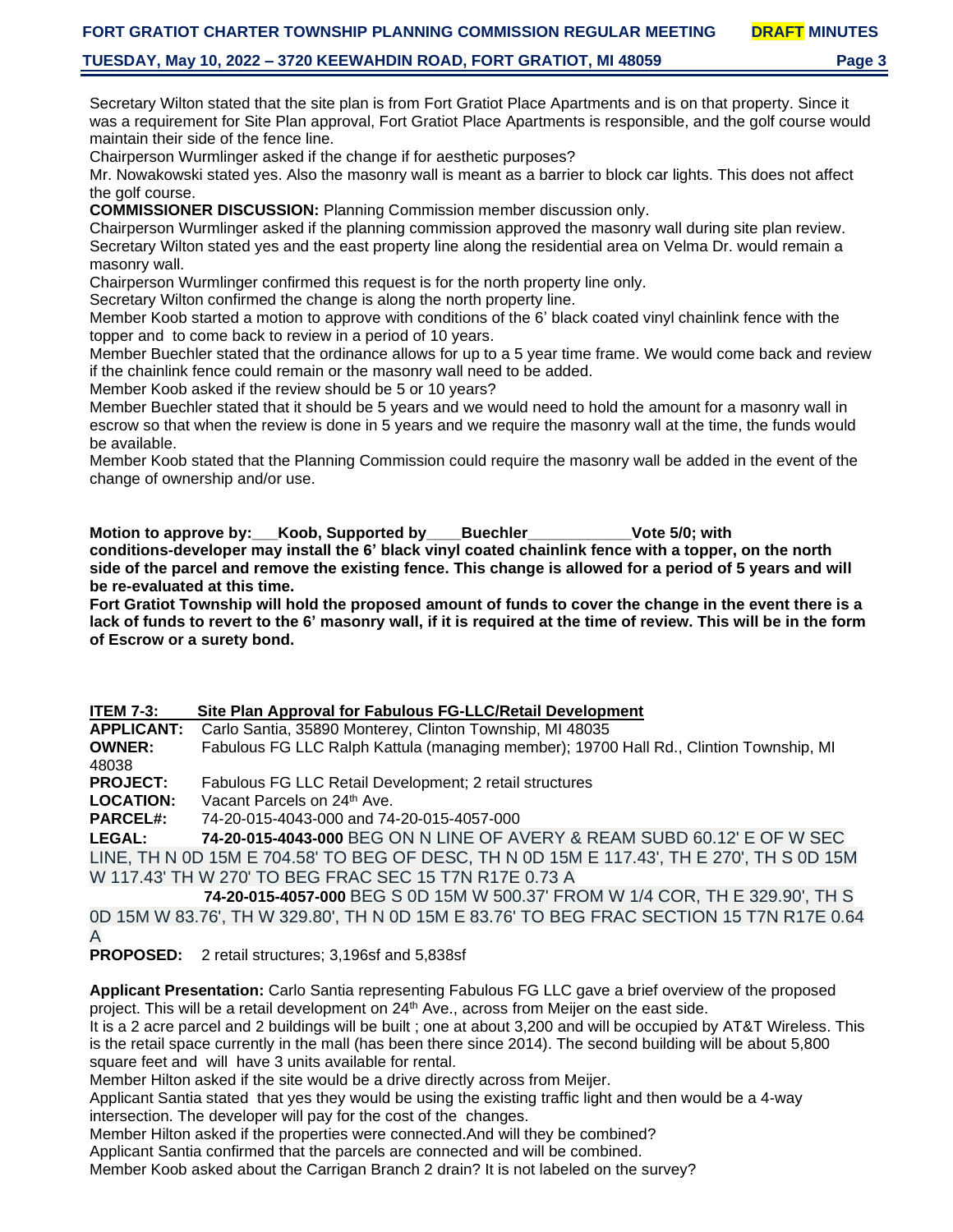#### **TUESDAY, May 10, 2022 – 3720 KEEWAHDIN ROAD, FORT GRATIOT, MI 48059 Page 4**

Application Santia stated that they have spoken to the drain commission and they are in the process of possibly moving this drain which may give them more room. The drain will be shown on the site plan and building permits. That documentation will be provided with final site plans. The development will be using the drain as an outlet. Chairperson Wurmlinger asked if the parcels around the site are vacant.

Applicant Santia stated to the best of his knowledge. They were intended to be a part of a project by the Barrett's. Member Hilton asked if the site is next to the vacant building. And if the development would provide side access to the neigboring parcels.

Applicant Santia stated that that is true and they are providing access to the properties on each side.

Member Koob asked about the storm water detention?

Applicant Santia responded that it will be underground.

Member Koob stated that there were only found irons marked on the front of the parcels.

Applicant Santia stated the remaining irons will be set later and on the final plans.

Member Buechler stated that the only concerns to handle would be the side yard setbacks, which we can waive, and the complete landscaping requirements- that we can also waive. The doors on the dumpster enclosure can not be chainlink.

Member Koob asked if the Fire Chief reviewed the plans?

Secretary Wilton stated yes and he had no concerns.

Member Hilton asked if there are any concerns on the 4 way stop?

Secretary Wilton stated that BMJ included a traffic study request.

Applicant Santia stated that the traffic study will be done with the MDOT recommendations on the signal changes. Member Koob asked if these would be masonry buildings?

Applicant Santia stated yes.

Rick Mills began a motion to approve with conditions listed in the Zoning Administrators memo.

Secretary Wilton stated that the motion needs to include the parcel combination.

Guest Baldwin added that there is the requirement of the masonry wall on the east property line.

Applicant Santia stated that the developer can do either a wall or a berm. The parcels on the east side are also zoned C-2. If the eastly parcels were sold and commercial uses were established they would not need the wall. Secretary Wilton asked if the masonry wall would cause issues with the drain?

Member Koob stated yes, the drain will need room.

Guest Baldwin stated that like the screening in the previous agenda item, that resulted from conversations with the property managers. The planning commission has the right to waive the buffering materials requirement. Secretary Wilton stated that she would get a date out to the members for the upcoming work session. Also the

requirement for screening is based on use not necessarily the zoning.

Applicant Santia stated he would have a conversation with any home owners and offer a solution.

Guest Baldwin based on Sec 38-614 (e) (f), the planning commission can decide, we would hold escrow. There previously have been issues with people running through the yards of the homeowners on the east side.

Secretary Wilton stated that the proper buffering needs to be included in the final site plan.

Member Koob asked if there have been issues with the vacant restaurant?

Guest Baldwin stated not to date

**COMMISSIONER DISCUSSION:** Planning Commission member discussion only. **Motion to approve/deny by:** The supported by the supported by the supported by the supported by the supported by the supported by the supported by the supported by the supported by the supported by the supported by the su

#### **8. OLD BUSINESS: None**

**9. NEW BUSINESS:**

.

**10. COMMISSIONER UPDATES:** Secretary Wilton stated that she would get a date out to the members for the upcoming work session.

#### **11. ADJOURNMENT**

Motion by Wurmlinger, supported by Buechler, to adjourn. Vote, 5/0. Time, 7:41 P.M.